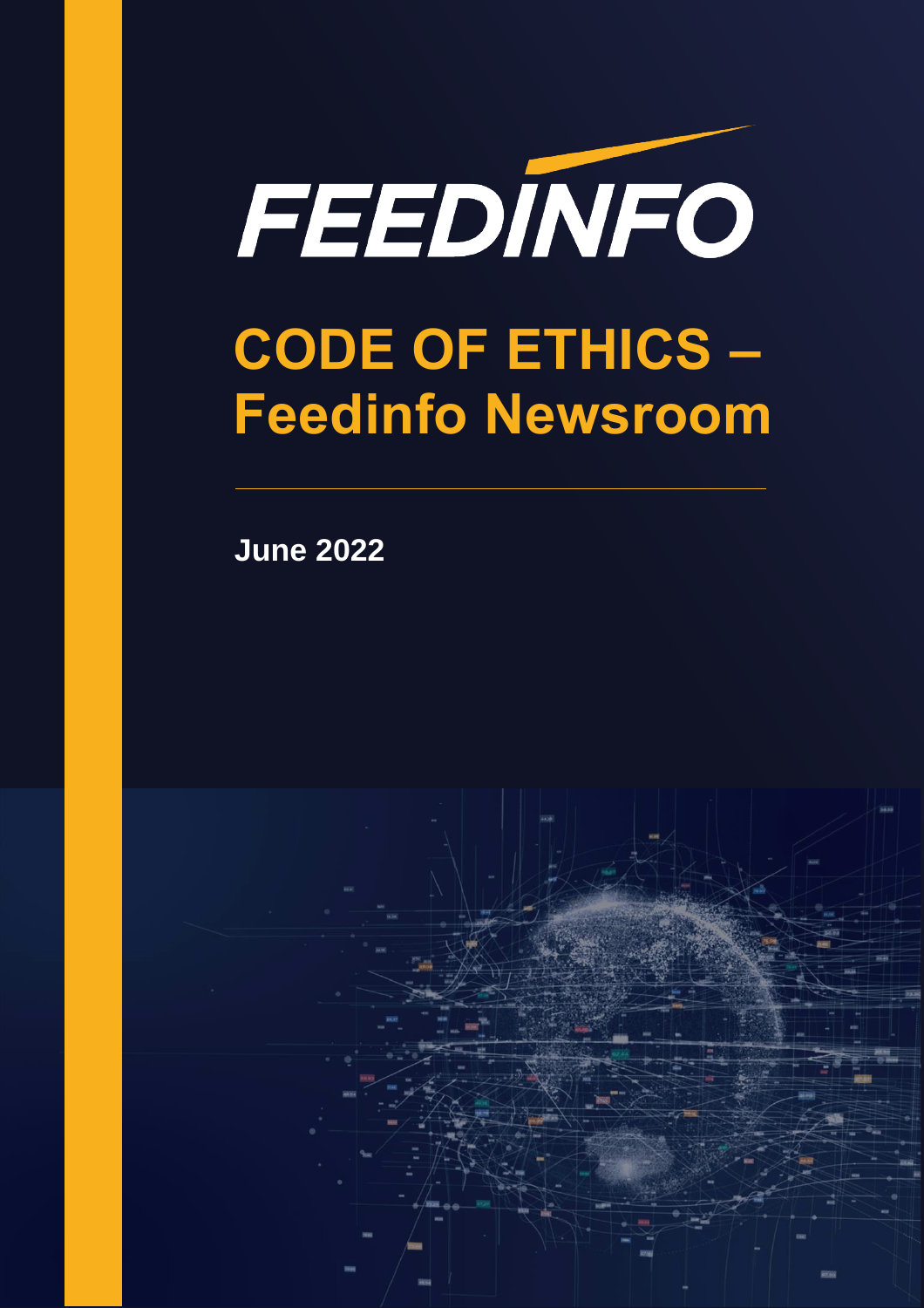

### **CONTENTS**

| <b>Interview Guidelines</b>                  |         |
|----------------------------------------------|---------|
| <b>Clarifications and Corrections Policy</b> | $2 - 3$ |
| <b>Ethical Conduct for Feedinfo Newsroom</b> | 4-5     |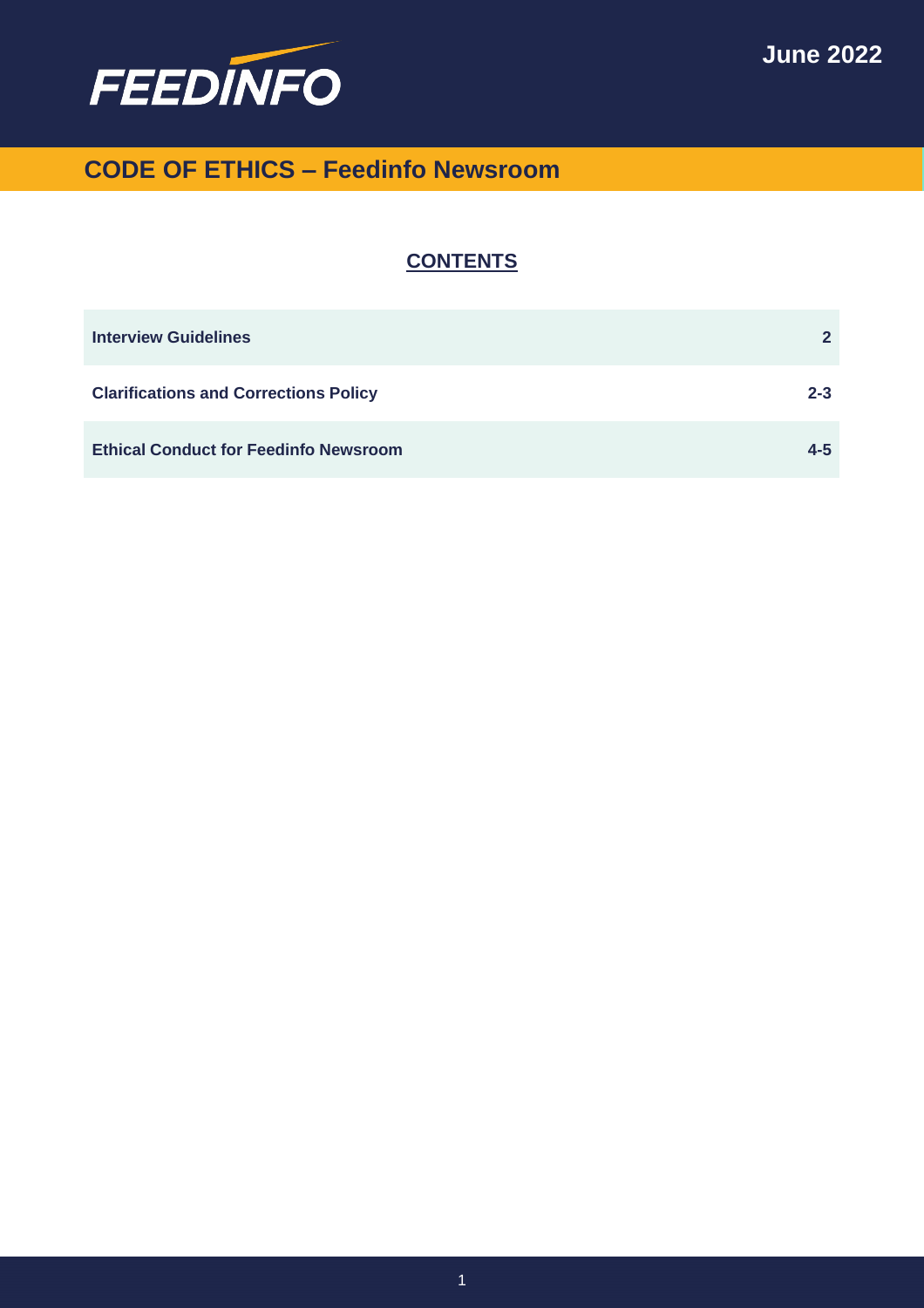

### **INTERVIEW GUIDELINES**

When conducting interviews, Feedinfo reporters reserve the right to:

- Send questions in advance at their own discretion
- Ask relevant follow-up questions during or after the interview
- Create an audio/video recording of the interview (for the journalist's use only) and take notes

Interviews are always considered 'on the record' unless a reporter specifically agrees to go off the record or use information purely for background purposes.

Feedinfo reserves the right to include current or historical price data and/or Delphi plant capacity data in its interview pieces. When included, Feedinfo will be explicitly mentioned as the source of the data.

Reporters are not permitted to share copy with interview subjects prior to publication. However, we may sometimes check specific information (such as quotes) with sources for purposes of accuracy. This will be entirely at the reporter's discretion and all editorial decisions remain with the reporter/editor.

Reporters will write and edit an article(s) based on the interview in line with Feedinfo's editorial standards, which are based on accuracy, integrity, impartiality and independence of reporting and publishing. Feedinfo has been providing business critical information to its readership for more than 20 years. During this time we have developed a close understanding of information which is timely and relevant for our readers in the industry.

## **CLARIFICATIONS AND CORRECTIONS POLICY**

In cases where interviewees seek a clarification, we recognise that a statement can be ambiguous, or interpreted by the reader in multiple ways, without being factually incorrect. In such cases, Feedinfo may rewrite, add to, or delete elements of the text to clarify its meaning. An explanatory note may be added to the report to highlight and explain the change.

Feedinfo will issue a formal correction only if a statement published in an article is determined to be erroneous. Feedinfo may amend typographical or grammatical errors or insert missing words without issuing a correction, but only if the amendment does not have a material impact on the meaning or the reader's likely interpretation of the statement. A decision may be taken not to issue a correction if the erroneous content is deemed to be too old or insignificant to make a correction worthwhile.

As a matter of editorial policy, we do not grant take-down (unpublish) requests.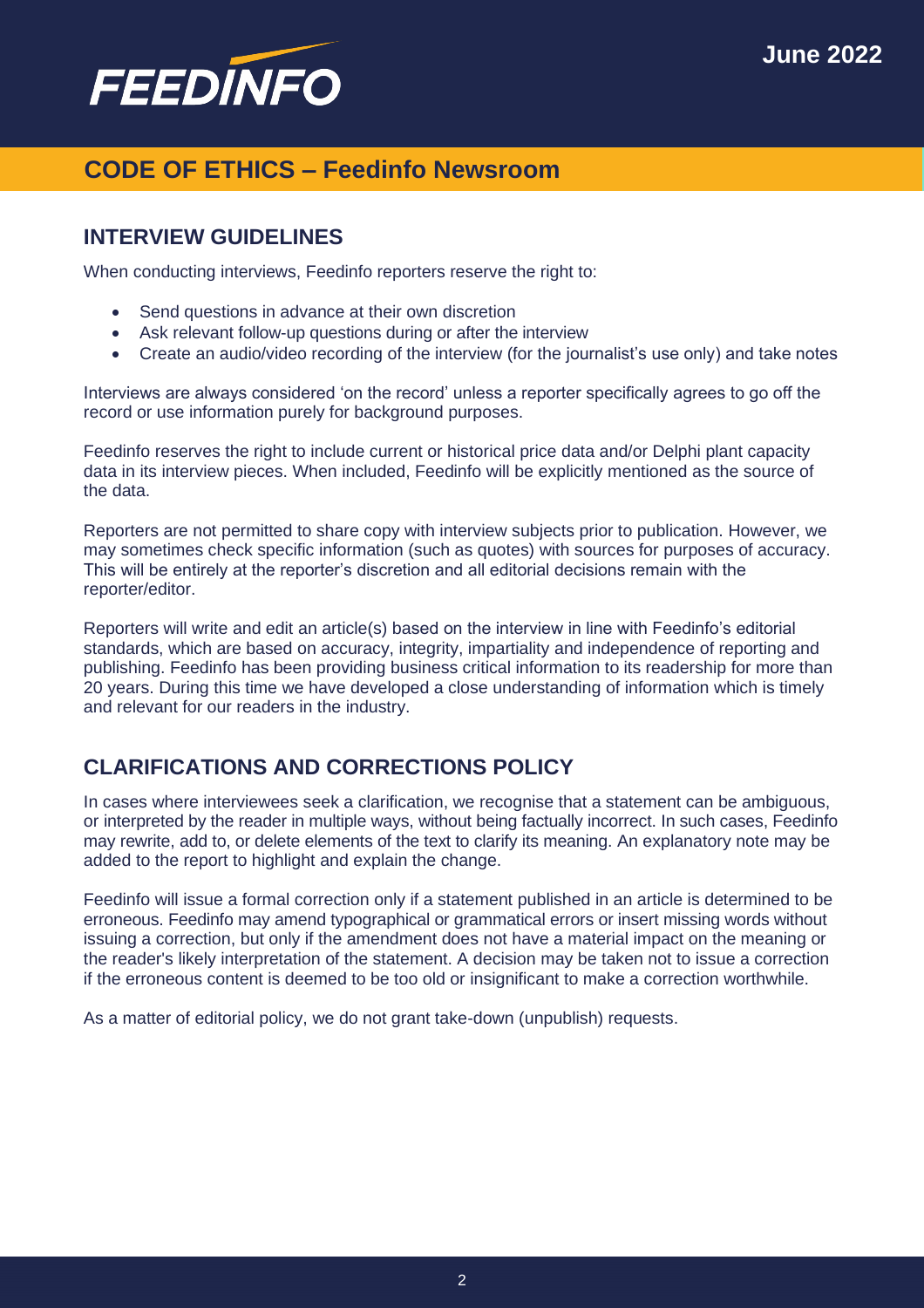

### **Formal Complaints Policy**

Feedinfo defines a formal complaint as a written expression of dissatisfaction with the standard of our service or products that has been submitted in line with this complaints policy.

All complaints should be submitted in writing to [fns@feedinfo.com](mailto:fns@feedinfo.com) and should clearly state that the complaint is in line with the Feedinfo complaints process. Communications should include as much relevant information as possible, in particular:

- Name(s) of the party or parties involved and their contact information;
- The nature of the complaint, together with details of the relevant reports, text or data;
- An explanation of how Feedinfo staff have failed to report the information correctly;
- Details of failure in any other aspect of our service;
- Copies of any documents in support of the complaint;
- Previous correspondence with Feedinfo staff that is relevant to the complaint.

Feedinfo will acknowledge receipt of any complaint within two working days and will provide the contact details of the person responsible for investigating the complaint.

The designated person will provide at least an initial written response within seven days of receipt. If more time is needed to prepare a detailed written response, this will be indicated in the initial response. A detailed response will be provided within 28 days of receipt of the original complaint, although this may not be enough time to conduct a full investigation.

We encourage complainants to provide as much information as possible in order to avoid delays while we request any further information needed to progress the complaint.

Complaints will be investigated fairly, promptly and confidentially. In all cases, investigations will be conducted independently of any personnel who may be the subject of the complaint.

Feedinfo policy is not to disclose sources of information without the agreement of those sources or disclose information passed to reporters in confidence. This includes any such information that may be the subject of a formal complaint.

When a complaint about an article is upheld, a correction will be issued in line with our corrections procedure. Corrections are issued only in cases when Feedinfo finds that a factual or typographical error has been made by its staff.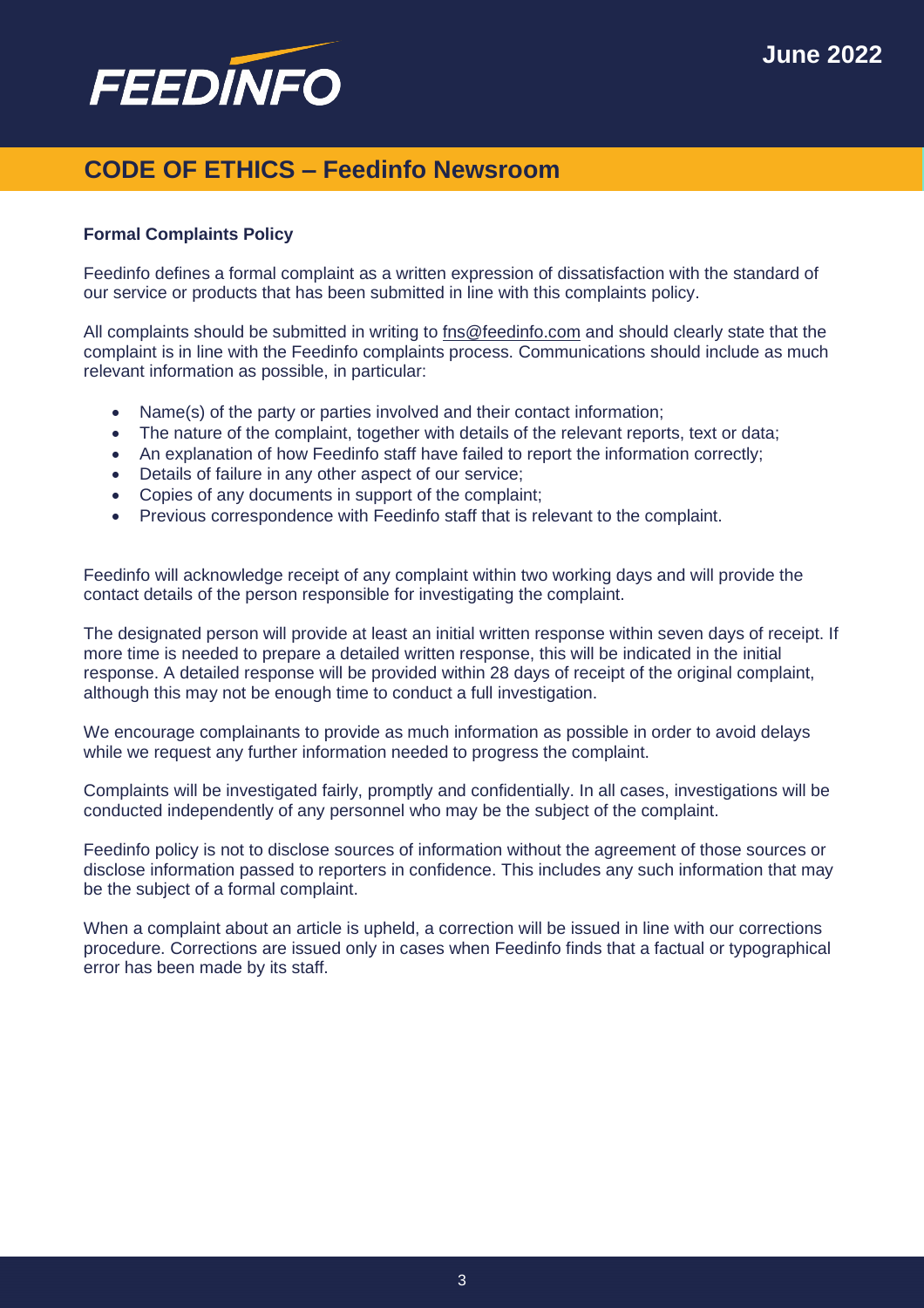

## **ETHICAL CONDUCT FOR FEEDINFO NEWSROOM**

### **We are committed to:**

### **Seeking Truth and Reporting It**

Journalists should:

- Reflect and encourage understanding of the diverse segments of the agricultural value chain.
- Take responsibility for the accuracy of their work. Verify information before releasing it. Use original sources whenever possible.
- Remember that neither speed nor format excuses inaccuracy.
- Provide context. Take special care not to misrepresent or oversimplify in promoting, previewing or summarising a story.
- Gather, update and correct information throughout the life of a news story.
- Identify sources clearly when possible. Readers are entitled to as much information as possible to judge the reliability and motivations of sources.
- Remain impartial; strive to include all sides relevant to a story and not take sides in news coverage.
- Never deliberately distort facts or context, including visual information.
- Never plagiarise. Always attribute.

### **Minimising Harm**

Journalists should:

- Balance the public's need for information against potential harm or discomfort.
- Show compassion for those who may be affected by news coverage. Consider cultural differences in approach and treatment.
- Treat people with dignity, respect and compassion.

### **Acting Independently**

Journalists should:

- Refuse gifts, favours, fees, free travel and special treatment, and avoid political and other outside activities that may compromise integrity or impartiality or may damage credibility of story reporting.
- Be wary of sources offering information for favours or money. Identify content provided by outside sources, whether paid or not.
- Deny favoured treatment to advertisers, donors or any other special interests, and resist internal and external pressure to influence coverage.
- Distinguish news from advertising. Prominently label sponsored content.